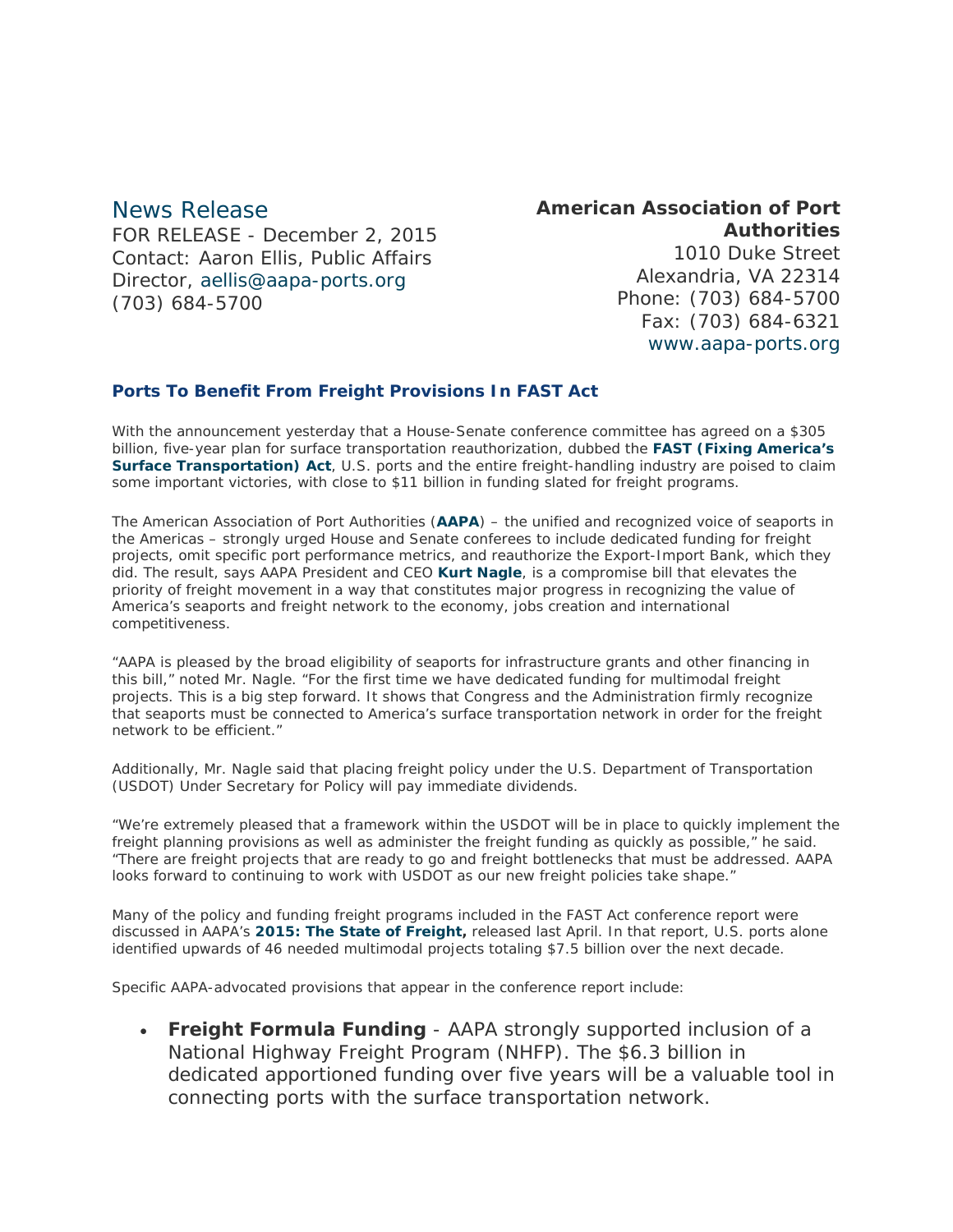"The NHFP will have broad applicability to ports, large and small, in addressing 'first-and-last mile' and connector project needs while enhancing efficiency," said Mr. Nagle.

• **Nationally Significant Freight and Highway Projects Program** - AAPA is also a strong advocate of a nationally significant freight and highway projects program, which conferees agreed to fund at \$4.5 billion over five years. Additionally, the conference report included an AAPA-requested provision requiring state freight plans.

"This program perfectly complements the NHFP in that it provides dedicated funding for larger projects, such as gateway and corridor projects that traditionally lead to and from our nation's ports," said Mr. Nagle. He further noted that the association urged lawmakers to include \$500 million for multimodal freight projects in this program, which they did.

• **National Highway Freight Program Redesignation** – In addition to freight program funding, AAPA advocated for including the approximately 1,200 miles of "first-and-last-mile" roadway links to America's seaports and other intermodal transfer facilities as part of a national highway freight program designation. Lawmakers agreed to include 41,518 centerline miles to the freight program designation, which includes links with ports.

"Many of the connections with ports are in various states of disrepair and face further deterioration, particularly as trade volumes continue to grow," said Mr. Nagle. "Like links in a chain, these transportation connections are critical to the overall freight network, and are particularly vulnerable in large, congested metropolitan communities where commuters and freight share the same system."

- **Port performance** While supporting the intent of assuring efficient freight movement at U.S. ports, AAPA urged against legislating port performance metrics. The conference report language strips specific metrics out and calls for the creation of an industry working group to address a national unified process in moving freight into and out of the country.
- **Ex-Im Bank reauthorization** Included in the conference report is language that AAPA supported to reauthorize the Export-Import Bank, which is the official Export Credit Agency of the United States.

"Failure to reauthorize Ex-Im would put at risk the \$27 billion in exports enabled by the Ex-Im Bank last year, and it would undermine the thousands of companies that directly utilize Ex-Im Bank tools to compete in global markets," said Mr. Nagle. "If Congress didn't reauthorize Ex-Im, the U.S. would become the only major industrialized nation without such a tool, putting American exporters at a unique disadvantage in tough global markets."

• **CMAQ** - Additionally, AAPA is pleased with the increased focus on ports in the conference report's Congestion Mitigation and Air Quality (CMAQ) Improvement Program. CMAQ, which is a program that states and localities use to reduce emissions and improve air quality, should be an important tool for ports across the country. The FAST Act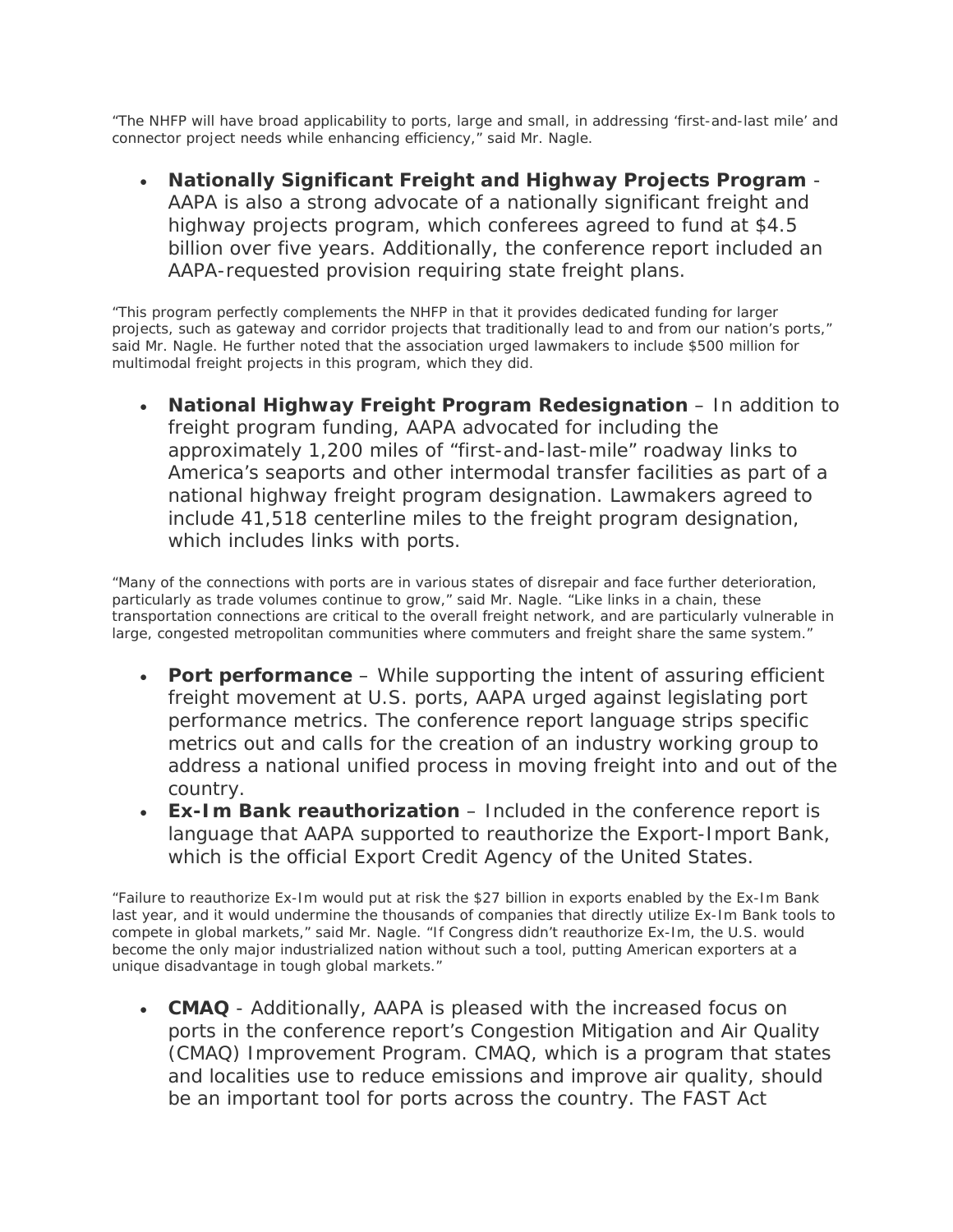### agreement legislates port eligibility, including port-related equipment and vehicles within CMAQ.

"Ports are part of their communities and work hard to maintain and improve air quality in our communities. CMAQ has been and continues to be an important tool to reduce emissions," said Mr. Nagle.

Despite the good news on freight programs and funding, AAPA was disappointed to see that Congress indexed customs fees to offset the cost of the bill.

In advance of Congressional action on the surface transportation bill, AAPA launched its *[Freight:](http://port.informz.net/z/cjUucD9taT01MDcxNjE3JnA9MSZ1PTEwNTk4MjI2MjUmbGk9MzExMzk0NDc/index.html)  [Keep It Moving](http://port.informz.net/z/cjUucD9taT01MDcxNjE3JnA9MSZ1PTEwNTk4MjI2MjUmbGk9MzExMzk0NDc/index.html)* campaign in September to raise awareness of the importance of funding freight and to augment the association's surface transportation bill advocacy activities. Through social and traditional media outreach, AAPA, its members and industry allies used the campaign to help enlighten Congress about the importance of freight funding to seaports and the U.S. economy. Using the hashtag #FreightKeepItMoving, AAPA engaged its partners, such as American Society of Civil Engineers, Infrastructure Week, Building America's Future and numerous other organizations to share its messages. AAPA also shared freight statistics through Facebook and Twitter on Mondays (#MaritimeMonday), Wednesdays, and Fridays (#FreightFriday), and reached out to key lawmakers through their respective states' media to share state-specific information, which was amplified by individual ports and associations located in those states.

"Overall," stated Mr. Nagle, "the language in the conference report supports many of AAPA's longstanding priorities and recognizes the importance of efficient freight movement to our economy and quality of life. We applaud lawmakers for crafting a bill that prioritizes freight movement."

He added, "AAPA, our member ports and many allied freight-related organizations worked tirelessly to enlighten lawmakers on the importance of funding freight projects in advance of this bill. We believe our collective efforts resulted in the favorable freight provisions we now see in the final bill language that Congress will act upon in the coming days."

# # #

#### **About AAPA**

Founded in 1912, the American Association of Port Authorities (AAPA) is the recognized and coordinated voice of seaports in the Americas. Our trade association represents more than 150 public port authorities in the United States, Canada, the Caribbean and Latin America. In addition, association members include more than 300 sustaining and associate firms and individuals with an interest in the seaports of the Western Hemisphere. AAPA is dedicated to strengthening the ability of member ports to serve their global customers and create economic and social value for their communities. AAPA promotes the common interests of the port community, and provides leadership on trade, transportation, environmental and other issues related to port development and operations. AAPA also raises awareness among the public, media, and policy makers about the essential role ports play within the global transportation system. AAPA headquarters is located in Alexandria, Virginia, approximately 5 miles south of Reagan